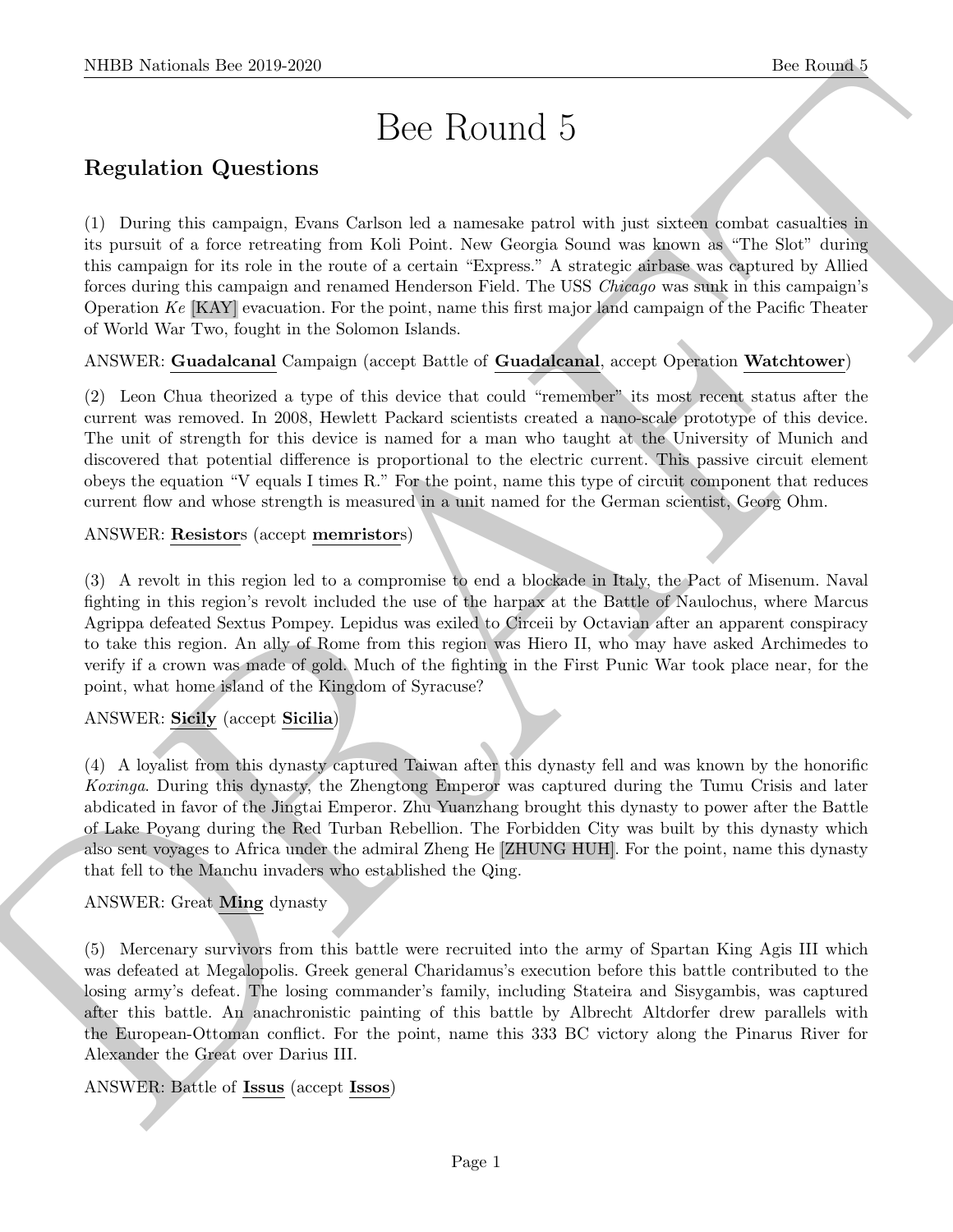NIBB Noticeals line 2019.229<br>
(i) this subset of a statistic strength is a smalled in a smalled size is label shown in the subset of a statistic<br>
(ii) the subset of a statistic strength is a smalled statistic strength of (6) The wife of a man with this surname was embroiled in a scandal after a baby died on the Bizarre Plantation in Virginia. Hamilton's "First Report on the Public Credit" was inspired by a similarly named 1781 report by a man with this surname. That businessman was part of a land speculation scheme that was one cause of the Panic of 1797. Another man with this surname represented Pennsylvania at the 1787 Constitutional Convention. For the point, give this surname of the "Financier of the Revolution," Robert, and the author of the Preamble, Gouverneur.

#### ANSWER: Morris (accept Robert Morris, Jr. or Gouverneur Morris)

(7) A work by this author details Helmut von Moltke the Elder's affinity for reading Victorian romance novels before heading into battle. Another work by this author examines the events of the "calamitous 14th century" through the lens of Enguerrand VII de Coucy. This author was present during the historic 1914 pursuit of the SMS Goeben, detailed in the "Battle" section of one of her books. This author won a Pulitzer for her biography of Joseph Stilwell, though she is better known for her book on the July Crisis. For the point, name this author of The Guns of August.

#### ANSWER: Barbara W(ertheim) Tuchman

(8) The name of this region's Yeke Kingdom was inspired by a term referring to a guild of elephant hunters. Msiri was a ruler of this region who allied with another kingdom's leader, Tippu Tip. Ndaye Emmanuel argued for the autonomy of this region, which was led by the head of the CONAKAT party. A state created in this region had its capital at Elizabethville. Moishe Tshombe ruled this region, which broke off from a country ruled by Patrice Lumumba. Dag Hammarskjöld's plane was shot down en route to this region. For the point, name this copper-rich region of the DRC.

#### ANSWER: Katanga Province (accept State or Republic of Katanga, accept Shaba Province)

(9) This leader addressed the possibility of "armed battles" in his Gazimestan Speech, given as part of his "anti-bureaucratic revolution." After strikes at the Kolubara mines against this leader, Ljubisav Dokić [LYU-bih-sahv DOE-kitch] charged a wheel loader into the RTS building in the "Bulldozer Revolution." In "Operation Allied Force," this leader's country was bombed by NATO during a war with the KLA. This man died of heart failure in 2006 in the midst of a trial at The Hague. For the point, name this Serbian president of Yugoslavia during the Kosovo War.

# ANSWER: Slobodan Milosević [sloh-BOH-dahn mill-OSH-eh-vitch]

(10) One of this writer's poems about a man "equal to the gods" is preserved in the treatise On the Sublime. This author legendarily jumped from a white rock to pursue the boatman, Phaon. This author's "Fragment 16," which discusses "thronging cavalry" and Helen of Troy's elopement with Paris, is addressed to this writer's beloved, Anactoria. One of this author's two fully surviving works describes its title figure as "subtle of soul and deathless." For the point, name this poet of "Ode to Aphrodite" from the island of Lesbos.

# ANSWER: Sappho of Lesbos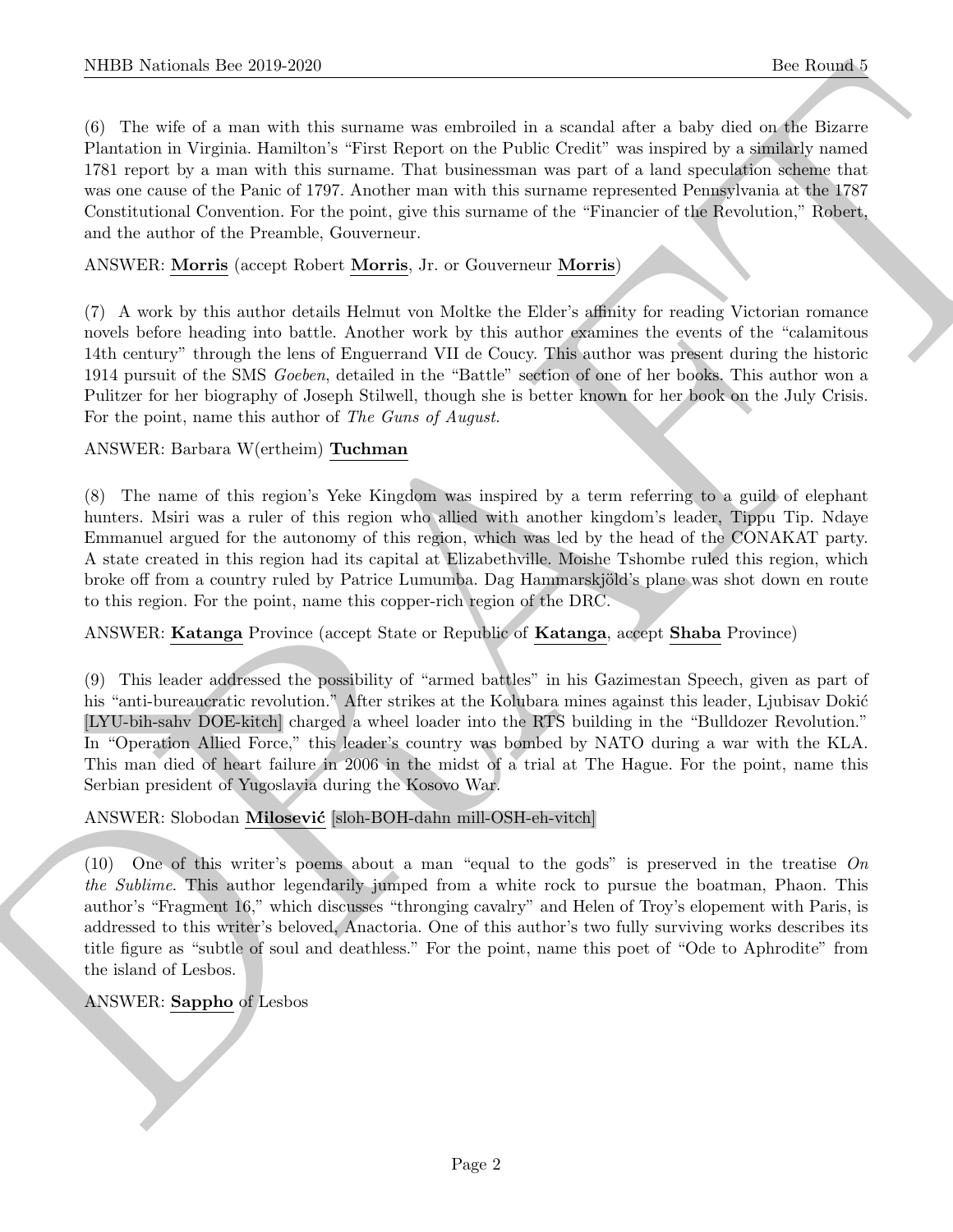(11) This man's father led a crowd of armed men in protesting Guillaume Sayer's imprisonment at the Assiniboia Courthouse. This man's associate, William Bernard Donoghue, led raids in support of this man and lobbied for this man's cause to the American government. This man was finally captured after being defeated at the Battle of Batoche. The Wolseley Expedition was sent after this man after he personally executed Thomas Scott. For the point, name this leader of the Northwest and Red River Rebellions, a hero of the Métis in Manitoba.

### ANSWER: Louis Riel (or Louis David Riel)

(12) This mercurial leader ordered a regiment to march to Siberia but changed his mind after they had walked ten miles. This ruler commissioned Vincenzo Brenna to construct St. Michael's Castle, where this man was killed in an assassination plot masterminded by Ludwig von der Pahlen. After Napoleon captured Malta, the Knights Hospitaller chose this ruler as their Grand Master. This ruler was reportedly the son of his mother's lover, Sergei Saltykov, despite his official father being Peter III. For the point, name this Russian tsar, the heir of Catherine the Great.

#### ANSWER: Paul I (accept Pavel I Petrovich)

(13) Ronald Reagan hosted this company's namesake Theatre until, supposedly, Robert F. Kennedy threatened this company, forcing Reagan's firing. The Hudson River was heavily polluted by this company's release of PCBs. The Owen Young-founded Radio Corporation of America was originally part of this company, itself one of the original twelve companies in the Dow Jones Industrial Average. The merger of Thomson-Houston and Edison Electric formed, for the point, what company whose slogan is "Imagination at Work"?

#### ANSWER: General Electric Company (accept GE)

(14) In 2019, this state's Supreme Court heard arguments over the name change of Bde Maka Ska [be-DAY mah-KAH-ska], a lake in Hennepin County previously named for John Calhoun. The largest mass execution in US history took place in 1862 in this state when thirty-eight Dakota men were hanged for fighting in Little Crow's War. The "Knights of the Forest" organized in Mankato to destroy this state's Native American population. The US-Dakota War took place in, for the point, what northern US state?

#### ANSWER: Minnesota

NIBB Noticeals line 200 200<br>
(1) This mass factor of some definite in material colliders where a new interest of the system of the system of the system of the system of the system of the system of the system of the system (15) This empire's Sanatruces II was assassinated by Parthamaspates, beginning a brief period during which this empire became a client state. Edessa was captured by Vologases IV in one of many conflicts this empire initiated over Armenia. This empire was founded by Arsaces I, and in one battle, Surena led this empire's horse archers to defeat the testudo formation. This empire's troops poured molten gold down the throat of the captured Crassus. For the point, name this Iranian empire that defeated Rome at Carrhae [KARR-ee].

ANSWER: Parthian Empire (accept Arsacid Empire)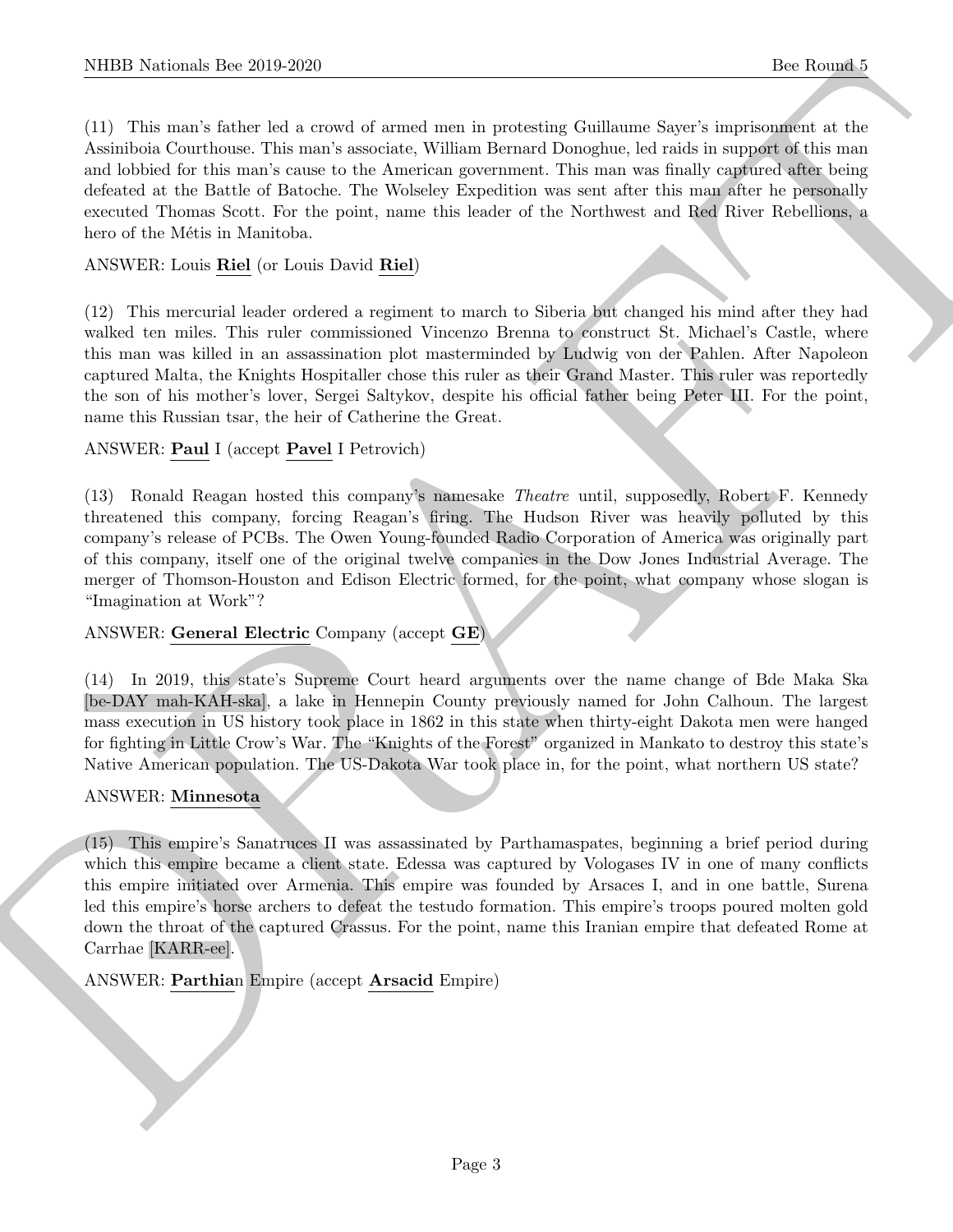(16) In this country, journalist Jos´e Streel was executed for Nazi collaboration after Victor Matthys ordered the massacre of twenty civilians at Courcelles. Communist leader Julien Lahaut was assassinated after this country's king abdicated in 1950. Prime Minister Hubert Pierlot forced that monarch out after this country's "Royal Question" crisis. L´eon Degrelle led a group of fascist collaborators in this country with his Rexist Party. This country's King Baudouin acceded to the throne in, for the point, what country ruled by his father, Leopold III?

#### ANSWER: Kingdom of Belgium

(17) An act co-sponsored by this New Yorker was first fully applied in New Negro Alliance v. Sanitary Grocery Company. This man, who led the talk show Talk to the People, worked with Thomas Dewey to "drive the bums out of town" and collaborated with Robert Moses to build such projects as the Brooklyn Battery tunnel. While in Congress, this man worked with George Norris to co-sponsor an act that banned yellow-dog contracts. For the point, name this Italian-American New Dealer who became mayor of New York City in 1934 and names an airport in Queens.

#### ANSWER: Fiorello La Guardia

(18) A semi-mythical ruler of this city was killed by Melanthus during a battle in Attica. Xanthos ruled this city, as did Pentheus, who was ripped apart by the daughters of this city's founder, Cadmus, after denying the divinity of Dionysus. Cadmus created this city's first inhabitants by sowing the teeth of a dragon. Heracles was believed to have been born in this city, the setting of the third play in Aeschylus's trilogy, the *Oedipodea*. For the point, name this ancient Greek city that was attacked by Polynices's army of Argives which was captained by "The Seven."

#### ANSWER: Thebes, Greece

(19) In 1905, this man met with Teddy Roosevelt to discuss U.S. participation in independence efforts. This man later obtained a PhD from Princeton and established the Han-in Christian Church in Hawaii. At the age of 75, this man was issued a passport by the U.S. military and returned to his nation of birth on board Douglas MacArthur's personal aircraft. An avowed anti-communist, this man led his nation during the Jeju Island uprising. For the point, name this man who resigned after the 1960 April Revolution, the first president of South Korea.

#### ANSWER: Syngman [SOONG-MON] Rhee

NIBB Noticeals line 2019.269<br>
The Rounds Town (and Statistics executed for Nad collections and the Rounds of Nad collections and the Nad conditions of the Nad collections of the Nad collections of the Nad collections of t  $(20)$  A holder of this semi-official position, Diane de Poitiers, may be depicted in François Clouet's A Lady in Her Bath. Fortuneteller La Voisin claimed that she had performed satanic rituals with a holder of this position, leading that person to be exiled during l'affaire des poisons. A holder of this position supposedly said, "After us, the flood," and Gabrielle d'Estrées held this position under Henry IV. For the point, name this position held by Madame de Montespan and Madame de Pompadour, the favorite companions of rulers such as Louis XV.

ANSWER: Mistress of the King of France (accept similar words in place of mistress, do not accept or prompt on "Queen of France")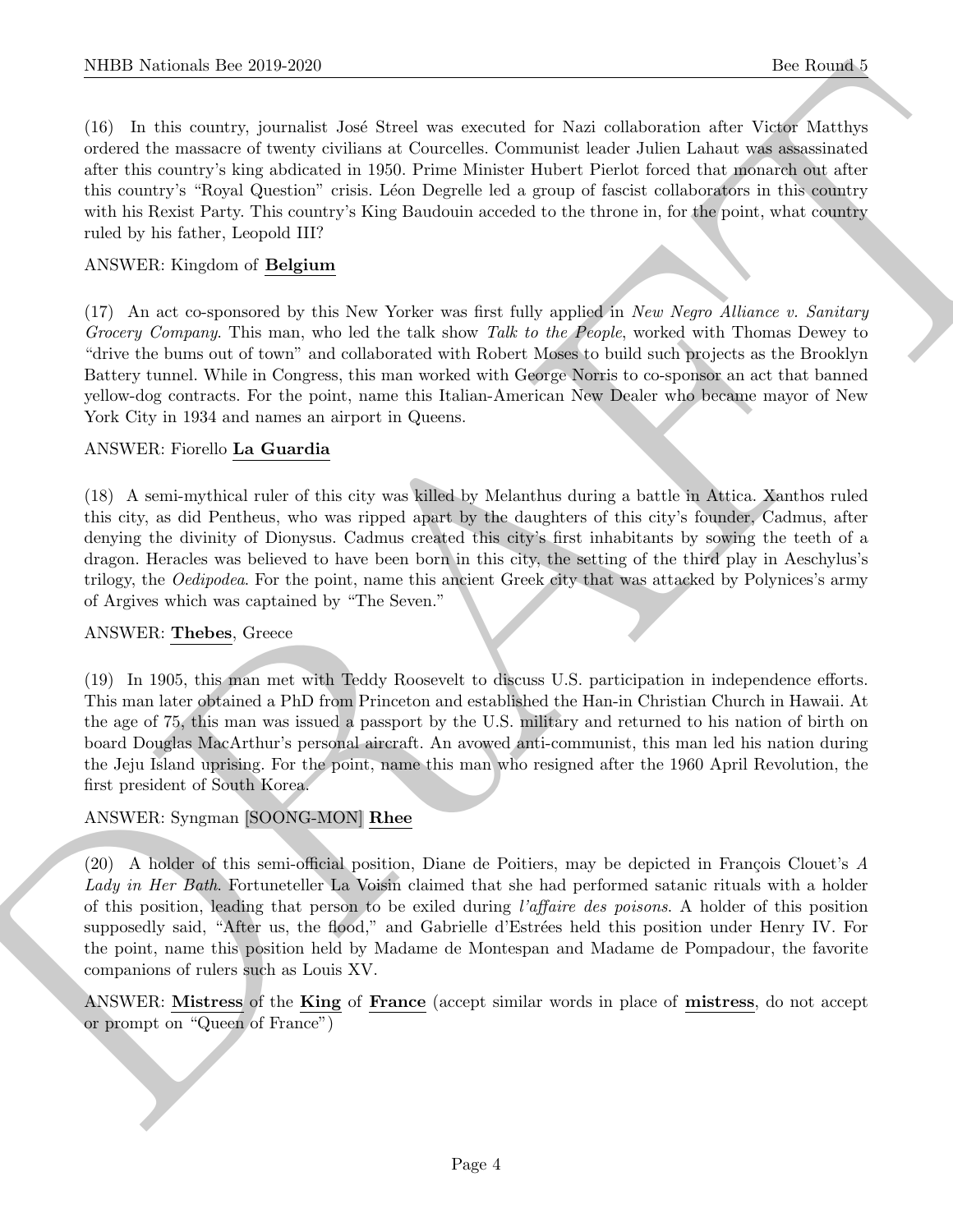(21) American interests in colonizing this region that became a state in 1859 were first explored by Virginia representative, John Floyd. Residents of this region organized the Champoeg [sham-POO-ee] Meetings, which led to the establishment of a provisional government in this region in 1843. A treaty that set the boundaries of this region used vague language like "the middle of the said channel," which led to the Pig War. A dispute over this region created the slogan "54 - 40 or Fight!" For the point, what is this region that names a certain westward "Trail"?

#### ANSWER: Oregon Territory

(22) This painting's left side features a running man with a hand in his hat and a captured fleur-de-lis to symbolize victory. This painting depicts Simon Fraser behind a green-uniformed man pointing backwards, but Fraser was not actually at the historical event depicted. A squatting Native American with his chin on his fist stares at the main subject of this painting, who lies in a Christ-like pose surrounded by fellow British staff officers. For the point, name this Benjamin West painting that depicts the fate of a commander at the Battle of Quebec.

#### ANSWER: The Death of General Wolfe

NIBER Notionals line 2019-2020.<br>
22.11 Anomaton is a consistent of required that because a state in N20 were a compact to the four-<br>
22.12 Anomaton is consistent of the region of this region is a compact the Chemper state (23) This organization replaced the Jesuits in developing what would become Saint-Laurent-du-Maroni, part of a system that included the Salvation Islands. Until 1947, this organization administered French Guiana as a penal colony, in part because it didn't have jurisdiction over Algeria. Like other forçats, Jean Valjean in Les Misérables was sentenced to hard labor in a bagne, one of many prisons administered by this organization in cities like Rochefort, Toulon, and Brest. For the point, name this branch of a certain nation's military which shackled convicts in the galleys of Louis XIV's fleet.

#### ANSWER: French Navy (accept Navy of France)

(24) This group's oldest members had previously organized themselves through the ten-year Rostock Peace Treaty. This group faced constant attacks from the Likedeelers [LAIK-dil-uhs] and Victual Brothers. This group utilized cog ships for cargo transport and maintained its commercial footing by forcing the Treaty of Stralsund onto Denmark. At its height, this group maintained kontors such as the Steelyard in London, Peterhof in Novgorod, and its crown jewel, Lübeck [LYOO-bek]. For the point, medieval trade on the Baltic was dominated by what German trade union?

#### ANSWER: Hanseatic League (accept Hansa)

(25) This group got its name from a statement given at a Thanksgiving dinner by the grandmother of member, Donald Young. This group targeted Los Angeles psychiatrist Lewis J. Fielding in order to discredit one of his patients, an employee of the RAND Corporation. This group, which went after Daniel Ellsberg after he leaked the Pentagon Papers, included members such as E. Howard Hunt. Members of this group went on to join the Committee to Re-elect the President. For the point, name this Special Investigations Unit under Richard Nixon which tried to "stop leaks."

#### ANSWER: White House Plumbers (accept Room 16 Project, accept Special Investigations Unit before mentioned)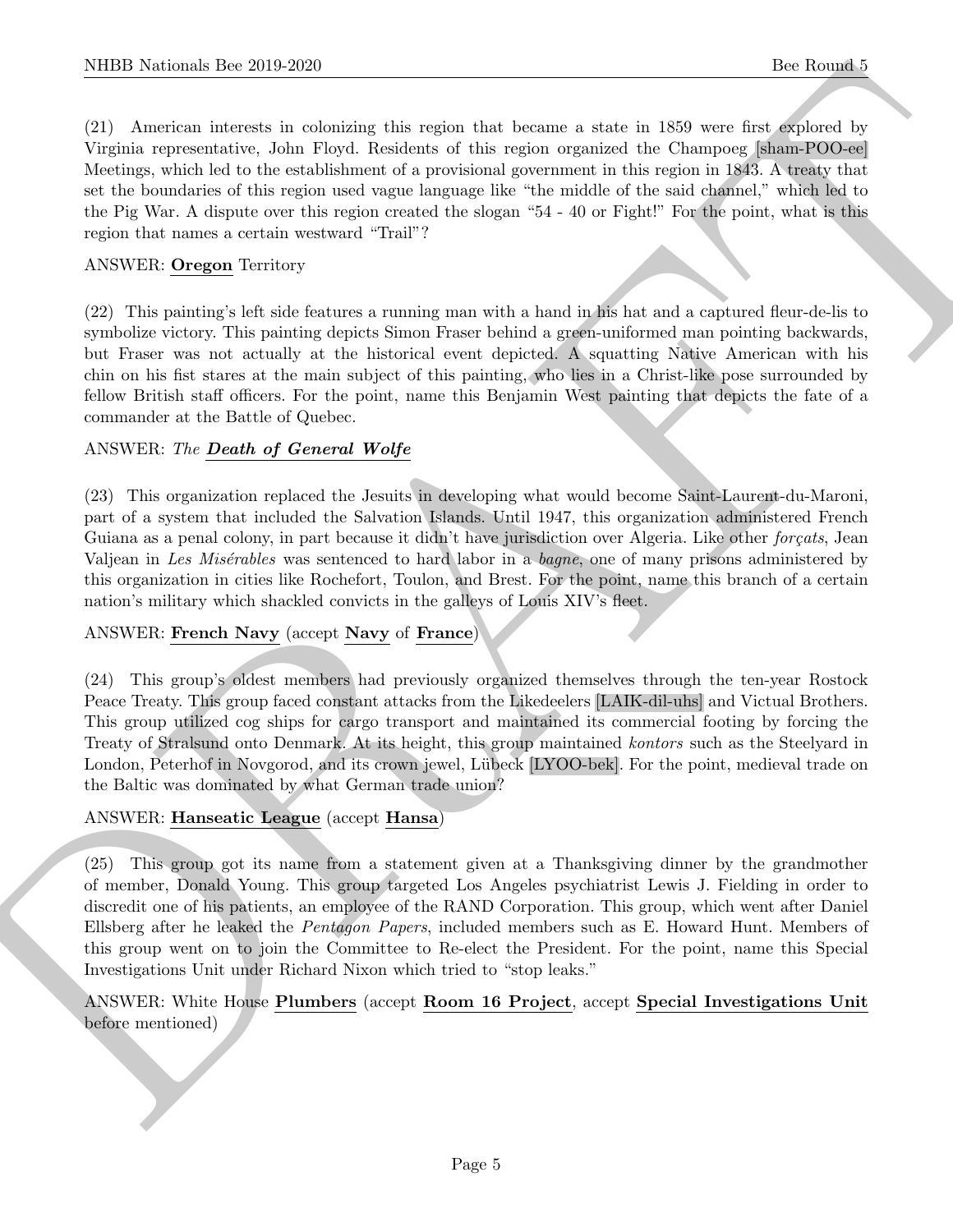NIBB Notionals line 2019.269<br>
(B) In this counter, the Shotster Source Source is actived to be one subserved fored shotster, and formed to<br>
Foreign the best state to Shotster Source is actived to be a considered by the st (26) In this country, the "Shortage Song," a satirical take on widespread food shortages, was banned, leading to the break-up of the Rhythm Boys. A pianist in this country silenced critics who called her music a "cheap imitation" by explaining the connections of jazz and Zen Buddhism. During World War Two, jazz and many other genres from the West were banned due to being associated with the enemy. For the point, name this country where Hampton Hawes, a soldier during the American occupation, discovered Toshikio Akiyoshi.

#### ANSWER: Japan (accept Nihon-koku, accept Nippon-koku)

(27) The grand opening of this city's harbor was interrupted by Francis De Groot of the New Guard, who cut the red ribbon with a sabre. One rebellion in this city ended when colonial forces intervened at Rouse Hill. This city was the site of a rebellion dubbed the Second Battle of Vinegar Hill, fought by convicts on Castle Hill. William Bligh was ousted from power in this city during the Rum Rebellion. The HMS Endeavour made landing at Botany Bay, a few miles south of this city. For the point, name this former penal colony, the largest city in Australia.

#### ANSWER: Sydney, Australia

(28) A viceroy from this European country replied to his king, "I obey, but I do not comply." This country's diplomats avoided war by negotiating with George Vancouver at the Nootka Conventions. The Mixtón and Yaquí wars were fought by this European country against Native Americans. This country developed silver mines within Chichimec territory at the city of Zacatecas and created a galleon route between Acapulco and Manila. For the point, name this European country that, in 1535, installed Antonio de Mendoza as viceroy in Mexico City.

ANSWER: Kingdom (or Empire) of Spain (accept Spanish Empire or Kingdom)

(29) In 1922, riots in this city occurred after men continued to weave Panama hats past September 15th. Peter J. Brennan's support of President Nixon led to riots in this city in which a postal worker raised a U.S. Flag in City Hall. Riots in this city occurred when AFL-CIO members attacked protesters of the Kent State shootings in the Hard Hat Riot. Another riot in this city was quelled by Union troops pulled from the Battle of Gettysburg, a riot that burned down the Colored Orphan Asylum. For the point, name this city that faced the 1863 draft riots.

ANSWER: New York City, New York (accept NYC)

(30) One of these items was worn by Fess Parker in a television series by Disney. This object, which was initially worn while debating E.H. Crump, became the trademark of Estes Kefauver. Benjamin Franklin wore one of these things while negotiating with France to play on stereotypes of American frontiersmen. A craze for these items in the 1950s was caused by a television series about the "King of the Wild Frontier." For the point, name this kind of headgear associated with Davy Crockett, fashioned from the fur of a nocturnal mammal.

ANSWER: Coonskin caps (accept anything related to a hat made out of a raccoon)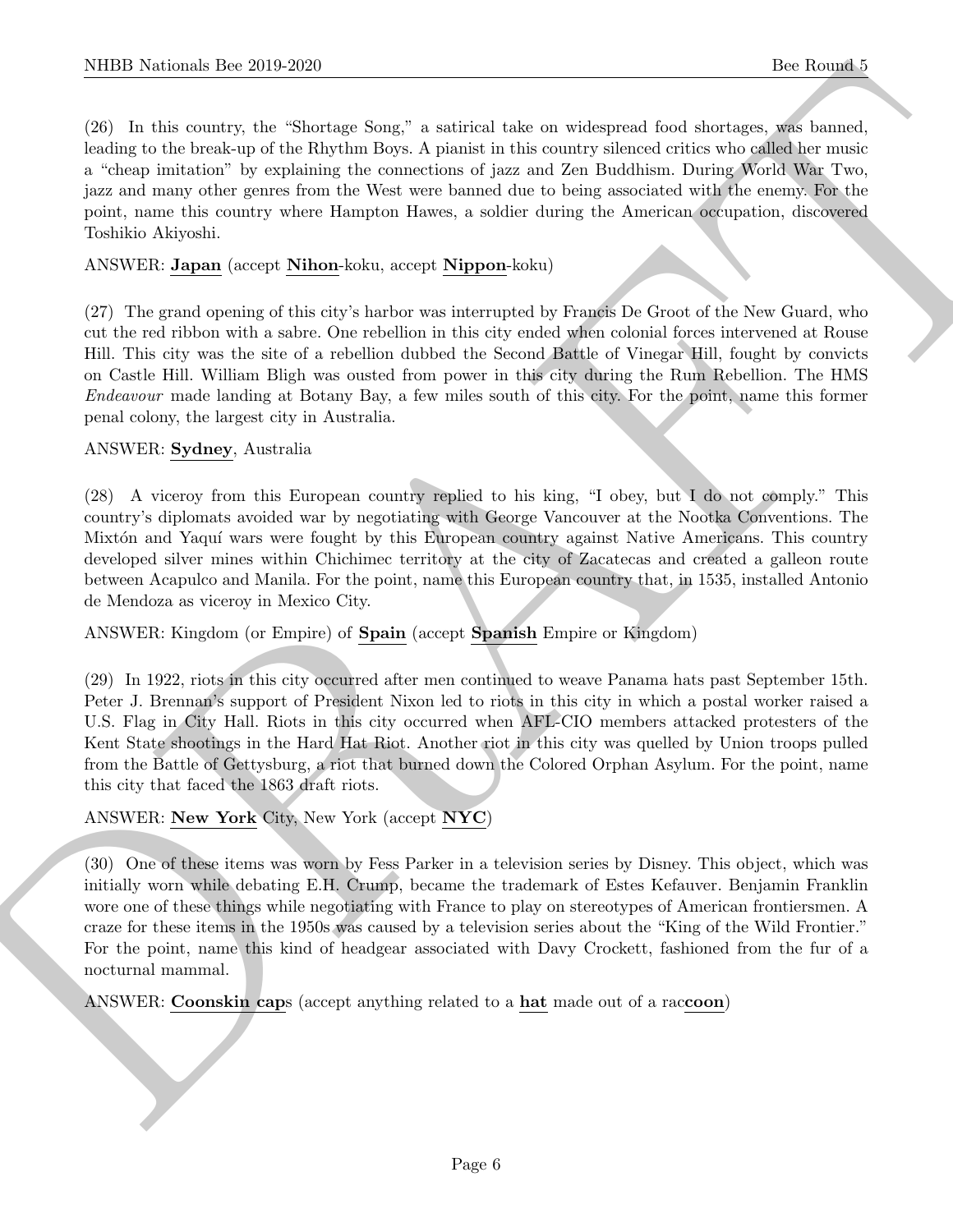(31) One of the plaintiffs in this case joined SPLC attorney Mike Hiestand for a namesake national "Tour" in 2013. This case's decision was limited in Bethel v. Fraser, and it concerned an action meant to support Robert Kennedy's proposed "Christmas Truce." Morse v. Frederick ruled that a sign reading "BONG HITS 4 JESUS" failed to pass this case's "substantial disruption" test. For the point, name this Supreme Court case which ruled that students' freedom of speech allowed them to wear black armbands to protest the Vietnam War in Iowa.

#### ANSWER: Tinker v. Des Moines Independent Community School District

(32) One member of this party, Gulzarilal Nanda, was acting prime minister of his country for thirteen days on two separate occasions. The first occasion was after the death of a member of this party who gave the "Tryst with destiny" speech and coined the term "Non-alignment movement." Another prime minister from this party declared a state of emergency which allowed for "Rule by decree." That prime minister in this party approved the "Smiling Buddha" nuclear test. For the point, name this party of Indira Gandhi and Jawaharlal Nehru.

#### ANSWER: Indian National Congress (accept Congress Party, accept INC))

(33) This city's Bird Cage Theater was the site of an eight-year long poker game in the 1880s. Ed Schieffelin's discovery of silver led to the founding of this city which became the capital of Cochise County in 1881. This town's first marshal, Fred White, is buried near Billy Clanton in this town's Boot Hill. This town's best-known event occurred in an empty lot on Fremont Street during a Wednesday in 1881. For the point, name this town in southeastern Arizona, once protected by U.S. Marshal Virgil Earp, the site of the Shootout at the O.K. Corral?

#### ANSWER: Tombstone, Arizona

(34) This event's central figure was cheered for helping the fallen Lord Rolle. The "Hallelujah Chorus" was played during this event in place of a planned piece by the recently deceased Thomas Attwood. This event was the first to use the Gold State Coach in place of a foot procession after leaving Buckingham Palace. The lack of rehearsal prior to this event concerned Benjamin Disraeli, but this event's central participant went on to be the second-longest reigning monarch in English history. Westminster Abbey hosted, for the point, what 1838 crowning ceremony?

#### ANSWER: Coronation of Queen Victoria (accept descriptions of Victoria being crowned before "crowning" is read)

NIBB Noticeals line 2019.269<br>
(3) One of the relations in the case joined SPLC situates Mins Blueston for a Reverse of the relations of the relations of the relations of the relations of the relations of the relations of (35) The losing side in this battle planned a frontal attack whose failure was blamed on Alexander Cochrane. Thomas Mullins forgot to bring ladders to cross the Rodriguez Canal at this battle whose winning side was aided by a group of Choctaw and the Baratarians of Jean Lafitte. The losing commander, Edward Pakenham, was killed, but the Americans suffered only 62 casualties at this battle. Taking place eighteen days after the Treaty of Ghent was signed, for the point, name this battle of the War of 1812 that bolstered the reputation of Andrew Jackson.

# ANSWER: Battle of New Orleans